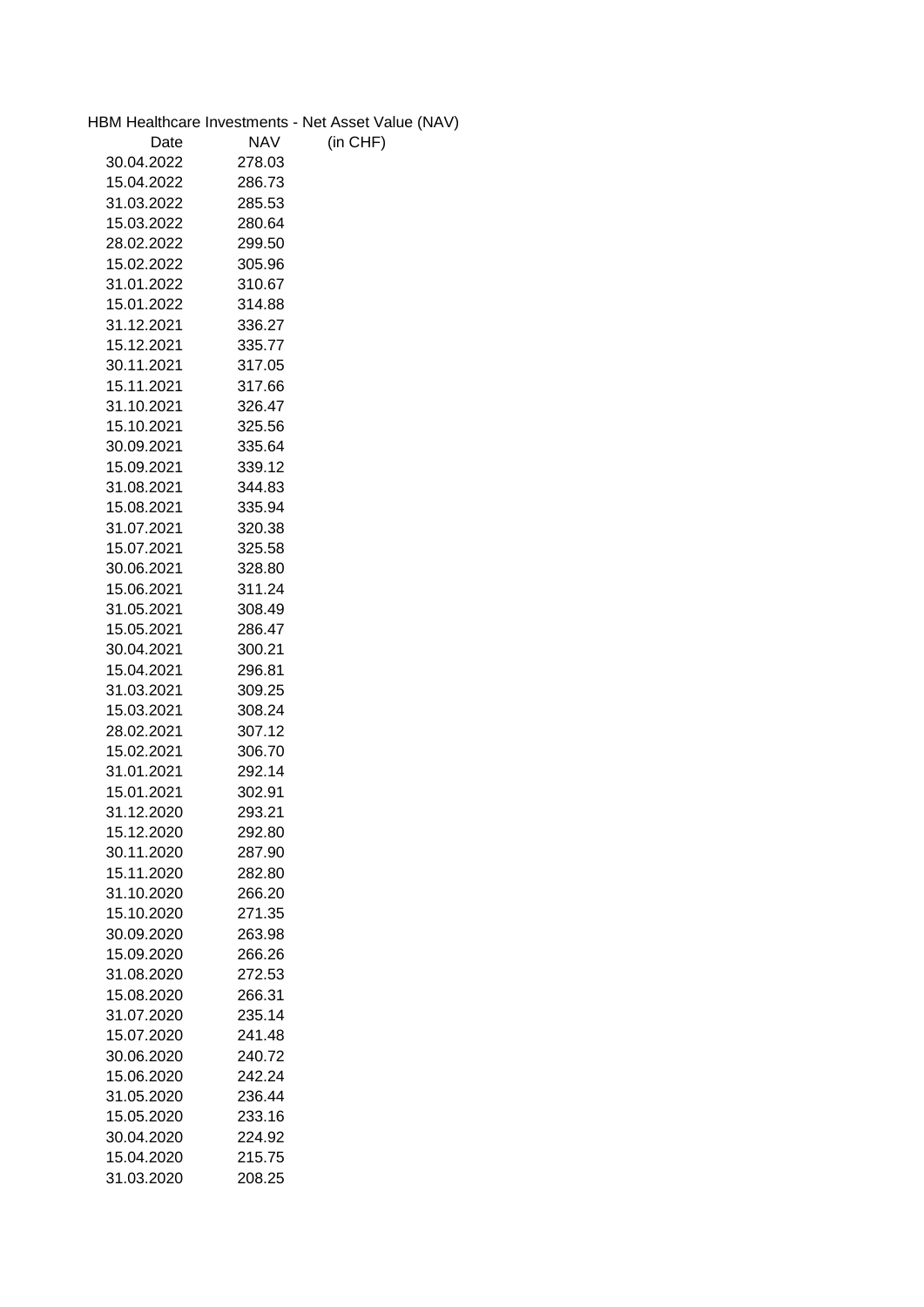| 15.03.2020               | 202.21           |
|--------------------------|------------------|
| 29.02.2020               | 220.93           |
| 15.02.2020               | 231.25           |
| 31.01.2020               | 223.52           |
| 15.01.2020               | 223.49           |
| 31.12.2019               | 220.17           |
| 15.12.2019               | 218.99           |
| 30.11.2019               | 218.32           |
| 15.11.2019               | 207.72           |
| 31.10.2019               | 203.50           |
| 15.10.2019               | 199.31           |
| 30.09.2019               | 196.71           |
|                          |                  |
| 15.09.2019               | 197.69           |
| 31.08.2019               | 198.59           |
| 15.08.2019               | 195.41           |
| 31.07.2019               | 200.80           |
| 15.07.2019               | 202.62           |
| 30.06.2019               | 200.29           |
| 15.06.2019               | 199.59           |
| 31.05.2019               | 197.95           |
| 15.05.2019               | 201.46           |
| 30.04.2019               | 193.95           |
| 15.04.2019               | 189.40           |
| 31.03.2019               | 189.48           |
| 15.03.2019               | 187.76           |
| 28.02.2019               | 184.11           |
| 15.02.2019               | 181.58           |
| 31.01.2019               | 177.04           |
| 15.01.2019               | 177.90           |
| 31.12.2018               | 171.12           |
| 15.12.2018               | 177.07           |
| 30.11.2018               | 179.27           |
|                          |                  |
| 15.11.2018<br>31.10.2018 | 178.13<br>177.28 |
|                          |                  |
| 15.10.2018               | 175.30           |
| 30.09.2018               | 184.86           |
| 15.09.2018               | 176.53           |
| 31.08.2018               | 174.57           |
| 15.08.2018               | 173.44           |
| 31.07.2018               | 175.42           |
| 15.07.2018               | 178.38           |
| 30.06.2018               | 170.50           |
| 15.06.2018               | 177.63           |
| 31.05.2018               | 174.84           |
| 15.05.2018               | 177.08           |
| 30.04.2018               | 170.40           |
| 15.04.2018               | 169.62           |
| 31.03.2018               | 166.43           |
| 15.03.2018               | 162.93           |
| 28.02.2018               | 161.34           |
| 15.02.2018               | 159.97           |
| 31.01.2018               | 158.12           |
| 15.01.2018               | 163.56           |
|                          |                  |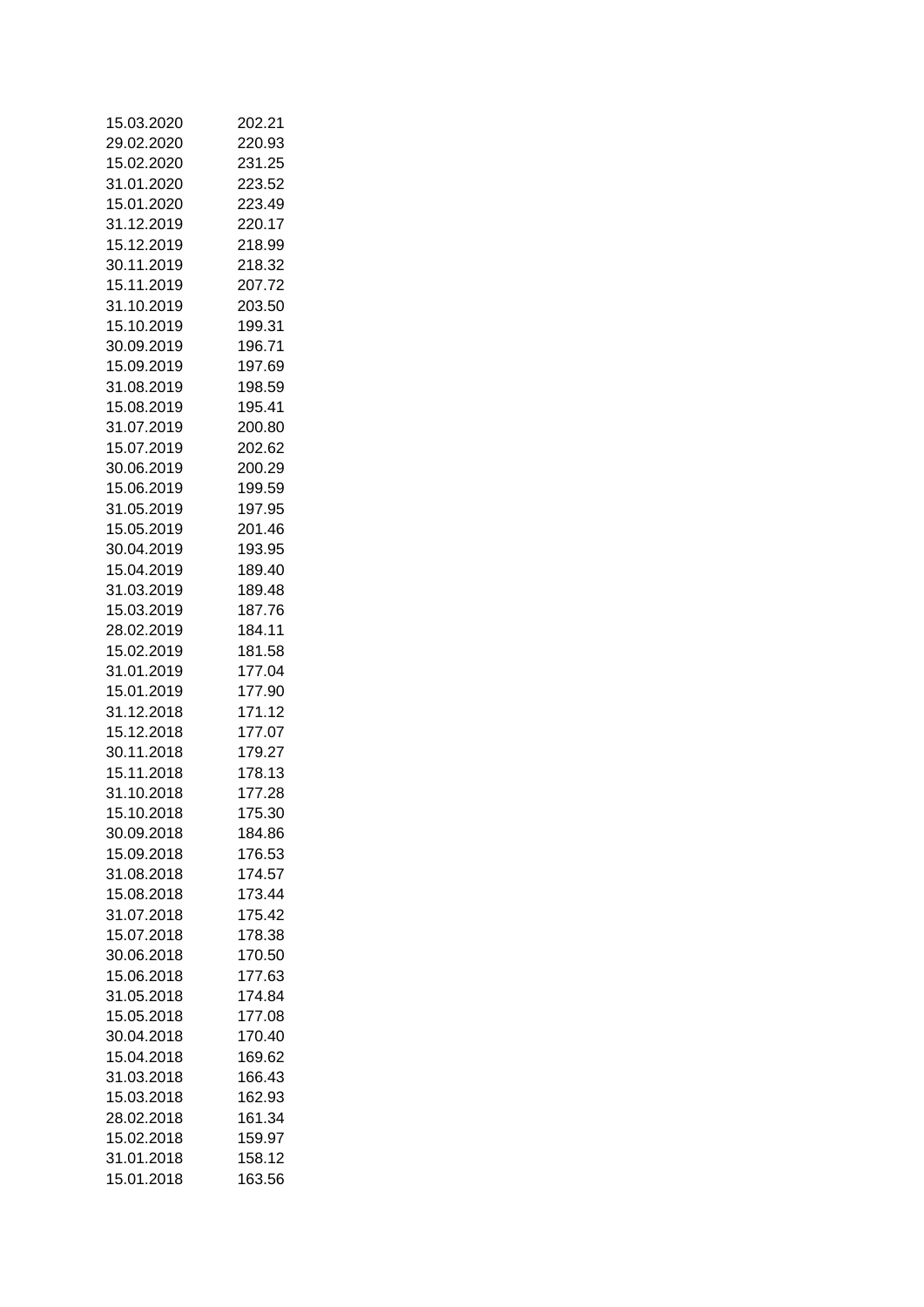| 31.12.2017 | 162.07 |
|------------|--------|
| 15.12.2017 | 158.87 |
| 30.11.2017 | 158.34 |
| 15.11.2017 | 154.37 |
| 31.10.2017 | 157.20 |
| 15.10.2017 | 154.89 |
| 30.09.2017 | 151.60 |
| 15.09.2017 | 145.46 |
| 31.08.2017 | 143.01 |
| 15.08.2017 | 141.91 |
| 31.07.2017 | 143.54 |
| 15.07.2017 | 141.64 |
|            |        |
| 30.06.2017 | 139.25 |
| 15.06.2017 | 141.48 |
| 31.05.2017 | 143.66 |
| 15.05.2017 | 149.08 |
| 30.04.2017 | 151.64 |
| 15.04.2017 | 153.11 |
| 31.03.2017 | 155.09 |
| 15.03.2017 | 156.51 |
| 28.02.2017 | 153.50 |
| 15.02.2017 | 151.47 |
| 31.01.2017 | 141.83 |
| 15.01.2017 | 139.66 |
| 31.12.2016 | 133.43 |
| 15.12.2016 | 134.56 |
| 30.11.2016 | 136.80 |
| 15.11.2016 | 139.56 |
| 31.10.2016 | 131.45 |
| 15.10.2016 | 137.08 |
| 30.09.2016 | 139.42 |
| 15.09.2016 | 138.43 |
| 31.08.2016 | 137.33 |
| 15.08.2016 | 138.02 |
| 31.07.2016 | 137.20 |
| 15.07.2016 | 135.07 |
| 30.06.2016 | 132.40 |
| 15.06.2016 | 138.57 |
| 31.05.2016 |        |
| 15.05.2016 | 147.66 |
|            | 138.33 |
| 30.04.2016 | 143.96 |
| 15.04.2016 | 146.99 |
| 31.03.2016 | 140.23 |
| 15.03.2016 | 136.98 |
| 29.02.2016 | 137.25 |
| 15.02.2016 | 134.14 |
| 31.01.2016 | 143.37 |
| 15.01.2016 | 143.25 |
| 31.12.2015 | 149.76 |
| 15.12.2015 | 144.30 |
| 30.11.2015 | 142.81 |
| 15.11.2015 | 133.37 |
| 31.10.2015 | 122.96 |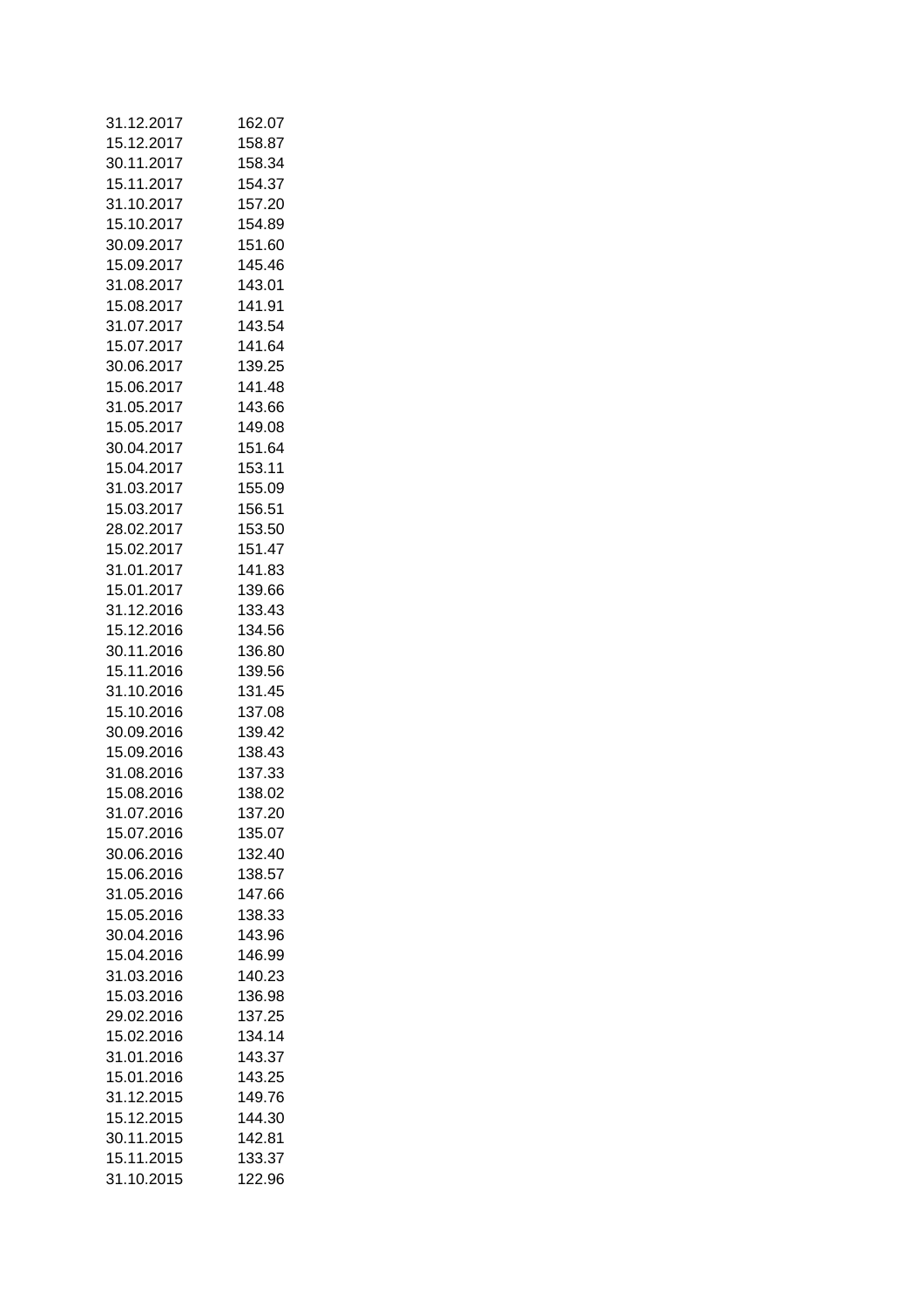| 15.10.2015 | 119.30 |
|------------|--------|
| 30.09.2015 | 121.12 |
| 15.09.2015 | 133.18 |
| 31.08.2015 | 128.09 |
| 15.08.2015 | 127.55 |
| 31.07.2015 | 132.40 |
| 15.07.2015 | 135.95 |
| 30.06.2015 | 129.00 |
| 15.06.2015 | 135.77 |
| 31.05.2015 | 141.02 |
| 15.05.2015 | 136.58 |
| 30.04.2015 |        |
|            | 133.26 |
| 15.04.2015 | 142.38 |
| 31.03.2015 | 140.60 |
| 15.03.2015 | 145.23 |
| 28.02.2015 | 142.09 |
| 15.02.2015 | 136.24 |
| 31.01.2015 | 131.52 |
| 15.01.2015 | 121.07 |
| 31.12.2014 | 137.50 |
| 15.12.2014 | 131.51 |
| 30.11.2014 | 130.35 |
| 15.11.2014 | 125.60 |
| 31.10.2014 | 127.43 |
| 15.10.2014 | 118.87 |
| 30.09.2014 | 121.32 |
| 15.09.2014 | 117.90 |
| 31.08.2014 | 118.36 |
| 15.08.2014 | 114.31 |
| 31.07.2014 | 111.55 |
| 15.07.2014 | 110.39 |
| 30.06.2014 | 112.71 |
| 15.06.2014 | 114.62 |
| 31.05.2014 | 112.38 |
|            |        |
| 15.05.2014 | 105.65 |
| 30.04.2014 | 104.92 |
| 15.04.2013 | 99.43  |
| 31.03.2014 | 108.76 |
| 15.03.2014 | 108.40 |
| 28.02.2014 | 111.29 |
| 15.02.2014 | 109.52 |
| 31.01.2014 | 107.29 |
| 15.01.2014 | 104.85 |
| 31.12.2013 | 95.50  |
| 15.12.2013 | 92.29  |
| 30.11.2013 | 92.76  |
| 15.11.2013 | 90.03  |
| 31.10.2013 | 91.84  |
| 15.10.2013 | 86.59  |
| 30.09.2013 | 87.16  |
| 15.09.2013 | 78.80  |
| 31.08.2013 | 76.64  |
| 15.08.2013 | 79.45  |
|            |        |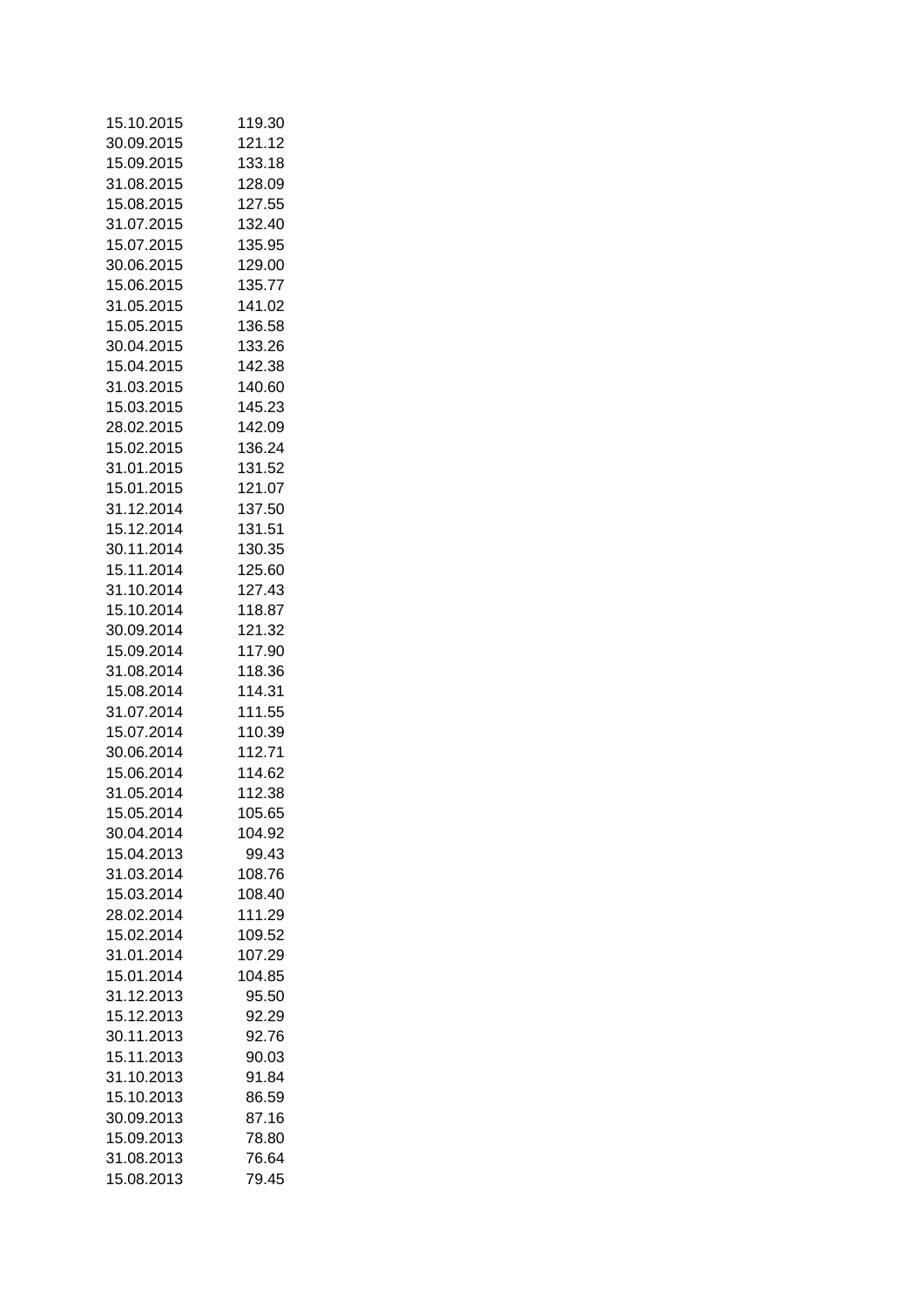| 31.07.2013 | 78.03 |
|------------|-------|
| 15.07.2013 | 78.44 |
| 30.06.2013 | 75.80 |
| 15.06.2013 | 73.69 |
| 31.05.2013 | 76.73 |
| 15.05.2013 | 75.32 |
| 30.04.2013 | 67.25 |
| 15.04.2013 | 68.02 |
| 31.03.2013 | 68.35 |
| 15.03.2013 | 67.20 |
| 28.02.2013 | 63.30 |
| 15.02.2013 | 61.38 |
|            |       |
| 31.01.2013 | 60.20 |
| 15.01.2013 | 59.82 |
| 31.12.2012 | 57.77 |
| 15.12.2012 | 58.95 |
| 30.11.2012 | 59.38 |
| 15.11.2012 | 59.29 |
| 31.10.2012 | 60.13 |
| 15.10.2012 | 61.08 |
| 30.09.2012 | 61.66 |
| 15.09.2012 | 62.16 |
| 31.08.2012 | 63.56 |
| 15.08.2012 | 64.17 |
| 31.07.2012 | 64.60 |
| 15.07.2012 | 63.65 |
| 30.06.2012 | 62.38 |
| 15.06.2012 | 61.13 |
| 31.05.2012 | 60.50 |
| 15.05.2012 | 58.98 |
| 30.04.2012 | 60.55 |
| 15.04.2012 | 60.39 |
| 31.03.2012 | 59.60 |
| 15.03.2012 | 60.36 |
| 29.02.2012 |       |
|            | 58.50 |
| 15.02.2012 | 60.47 |
| 31.01.2012 | 56.87 |
| 15.01.2012 | 57.02 |
| 31.12.2011 | 56.00 |
| 15.12.2011 | 54.69 |
| 30.11.2011 | 53.63 |
| 15.11.2011 | 54.74 |
| 31.10.2011 | 55.38 |
| 15.10.2011 | 56.07 |
| 30.09.2011 | 56.34 |
| 15.09.2011 | 54.10 |
| 31.08.2011 | 55.09 |
| 15.08.2011 | 56.55 |
| 31.07.2011 | 58.03 |
| 15.07.2011 | 59.82 |
| 30.06.2011 | 57.86 |
| 15.06.2011 | 59.38 |
| 31.05.2011 | 60.66 |
|            |       |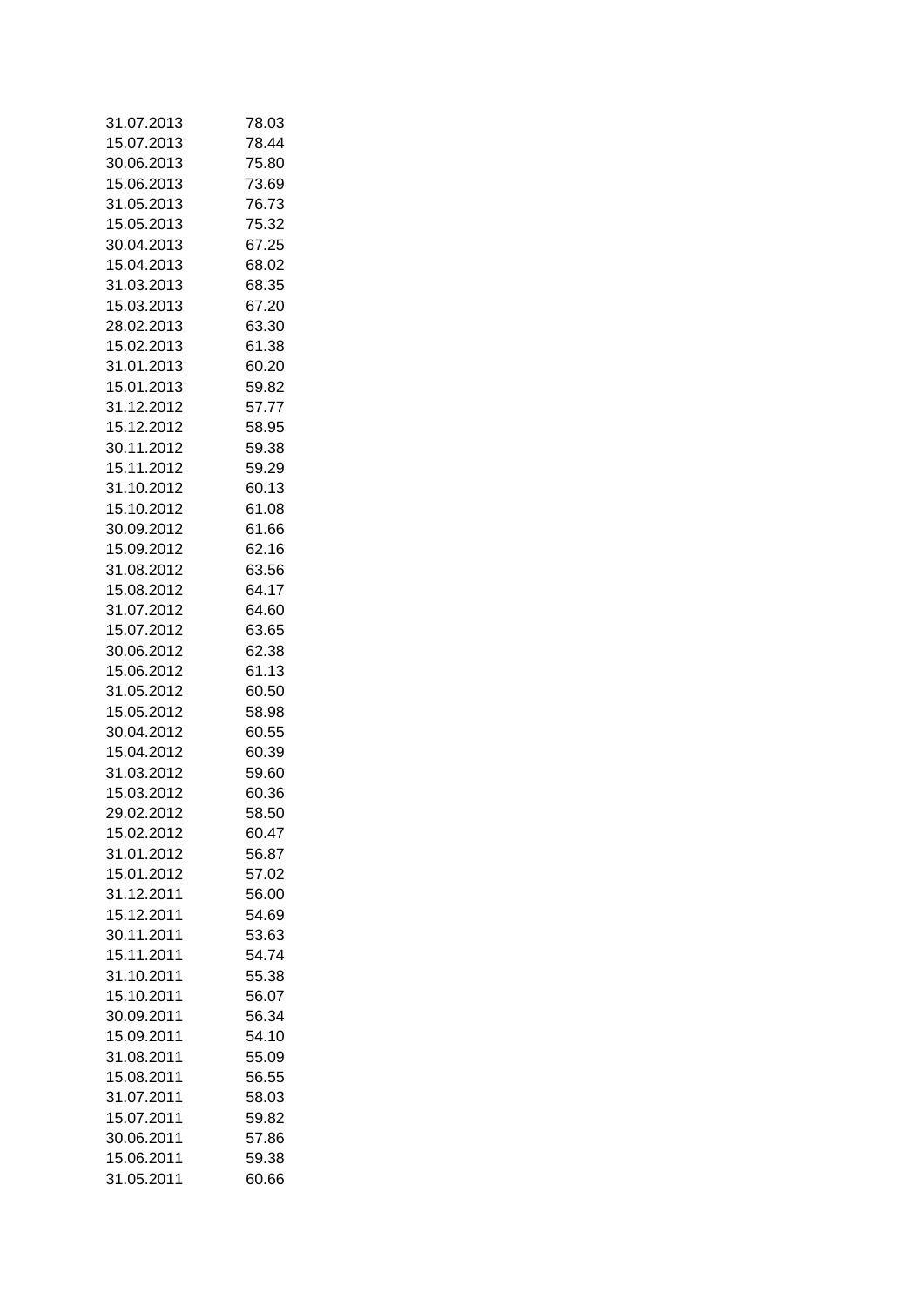| 15.05.2011 | 60.93          |
|------------|----------------|
| 30.04.2011 | 60.35          |
| 15.04.2011 | 60.51          |
| 31.03.2011 | 61.15          |
| 15.03.2011 | 60.05          |
| 28.02.2011 | 61.03          |
| 15.02.2011 | 62.70          |
| 31.01.2011 | 62.38          |
| 15.01.2011 | 59.95          |
| 31.12.2010 | 58.10          |
| 15.12.2010 | 59.65          |
| 30.11.2010 | 61.24          |
|            | 61.38          |
| 15.11.2010 |                |
| 29.10.2010 | 62.30          |
| 15.10.2010 | 61.50          |
| 30.09.2010 | 61.22          |
| 15.09.2010 | 62.02          |
| 31.08.2010 | 62.58          |
| 15.08.2010 | 64.85          |
| 31.07.2010 | 64.64          |
| 15.07.2010 | 64.53          |
| 30.06.2010 | 65.00          |
| 15.06.2010 | 68.18          |
| 31.05.2010 | 69.13          |
| 15.05.2010 | 68.38          |
| 30.04.2010 | 67.66          |
| 15.04.2010 | 66.24          |
| 31.03.2010 | 65.85          |
| 15.03.2010 | 67.27          |
| 28.02.2010 | 68.38          |
| 15.02.2010 | 67.60          |
| 31.01.2010 | 66.48          |
| 15.01.2010 | 66.40          |
| 31.12.2009 | 66.58          |
| 15.12.2009 | 66.21          |
| 30.11.2009 | 64.75          |
| 15.11.2009 | 65.77          |
| 31.10.2009 |                |
|            | 65.60<br>66.31 |
| 15.10.2009 |                |
| 30.09.2009 | 67.30          |
| 15.09.2009 | 67.02          |
| 31.08.2009 | 57.31          |
| 15.08.2009 | 57.59          |
| 31.07.2009 | 57.63          |
| 15.07.2009 | 57.15          |
| 30.06.2009 | 58.35          |
| 15.06.2009 | 58.04          |
| 31.05.2009 | 57.25          |
| 15.05.2009 | 59.77          |
| 30.04.2009 | 59.81          |
| 15.04.2009 | 59.11          |
| 31.03.2009 | 58.80          |
| 15.03.2009 | 69.72          |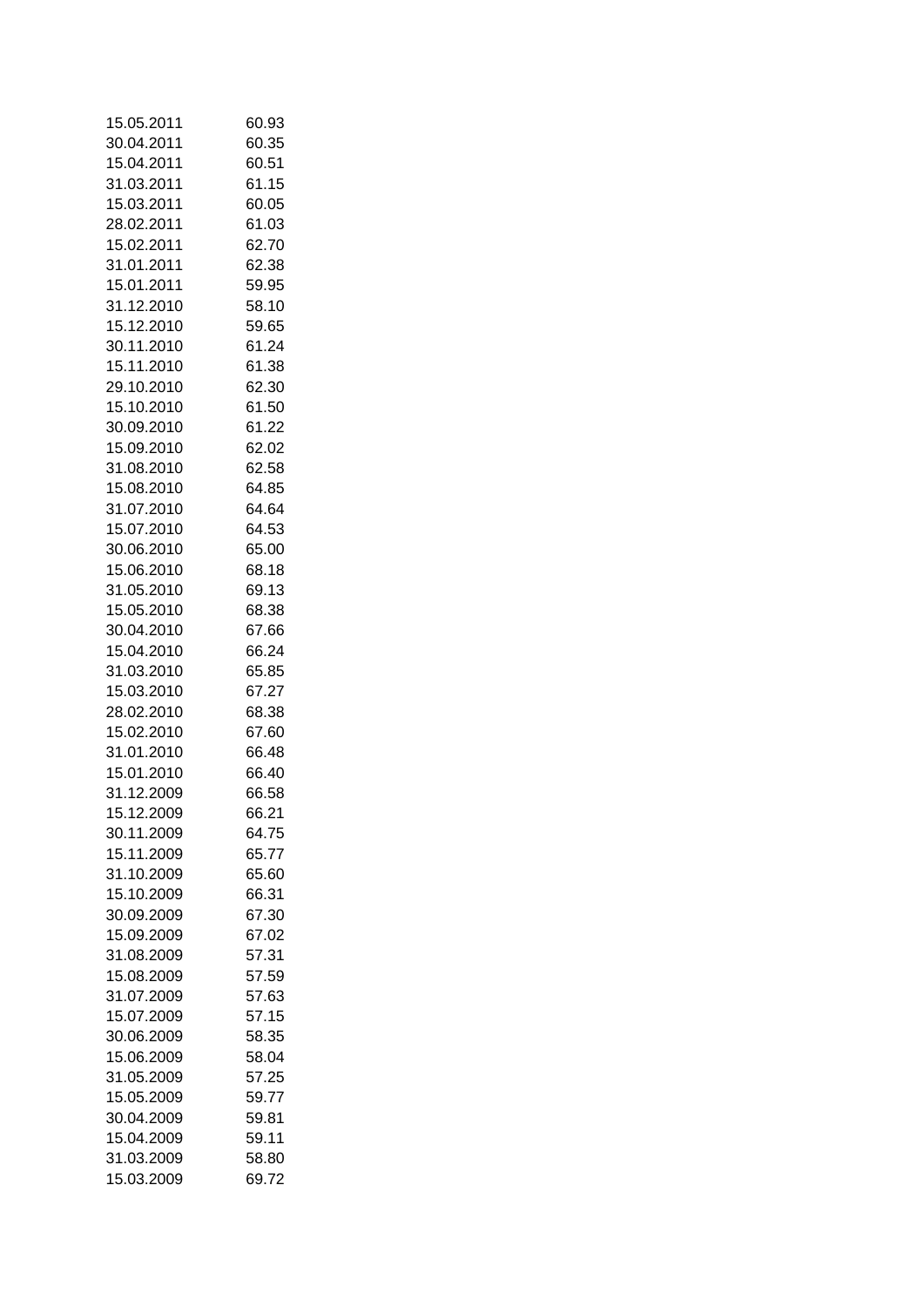| 28.02.2009 | 69.35  |
|------------|--------|
| 15.02.2009 | 74.30  |
| 31.01.2009 | 75.68  |
| 15.01.2009 | 74.26  |
| 31.12.2008 | 73.05  |
| 15.12.2008 | 82.06  |
| 30.11.2008 | 87.58  |
| 15.11.2008 | 89.74  |
| 31.10.2008 | 87.48  |
| 15.10.2008 | 86.48  |
|            |        |
| 30.09.2008 | 90.80  |
| 15.09.2008 | 89.11  |
| 31.08.2008 | 92.14  |
| 15.08.2008 | 92.65  |
| 31.07.2008 | 90.06  |
| 15.07.2008 | 87.05  |
| 30.06.2008 | 88.14  |
| 15.06.2008 | 90.13  |
| 31.05.2008 | 90.81  |
| 15.05.2008 | 90.06  |
| 30.04.2008 | 87.92  |
| 15.04.2008 | 86.00  |
| 31.03.2008 | 86.60  |
| 15.03.2008 | 89.05  |
| 29.02.2008 | 93.28  |
| 15.02.2008 | 95.03  |
| 31.01.2008 | 95.21  |
| 15.01.2008 | 99.05  |
| 31.12.2007 | 101.93 |
| 15.12.2007 | 103.53 |
| 30.11.2007 | 99.17  |
| 15.11.2007 | 98.72  |
| 31.10.2007 | 102.39 |
| 15.10.2007 | 99.08  |
| 30.09.2007 | 98.31  |
| 15.09.2007 | 97.10  |
| 31.08.2007 | 98.23  |
| 15.08.2007 | 97.50  |
| 31.07.2007 | 100.21 |
| 15.07.2007 | 104.61 |
| 30.06.2007 | 103.93 |
| 15.06.2007 | 106.04 |
| 31.05.2007 | 105.67 |
|            | 103.15 |
| 15.05.2007 |        |
| 30.04.2007 | 105.21 |
| 15.04.2007 | 104.76 |
| 31.03.2007 | 106.45 |
| 15.03.2007 | 100.74 |
| 28.02.2007 | 101.04 |
| 15.02.2007 | 103.29 |
| 31.01.2007 | 102.79 |
| 15.01.2007 | 101.00 |
| 31.12.2006 | 98.29  |
| 15.12.2006 | 95.68  |
| 30.11.2006 | 95.46  |
| 15.11.2006 | 92.88  |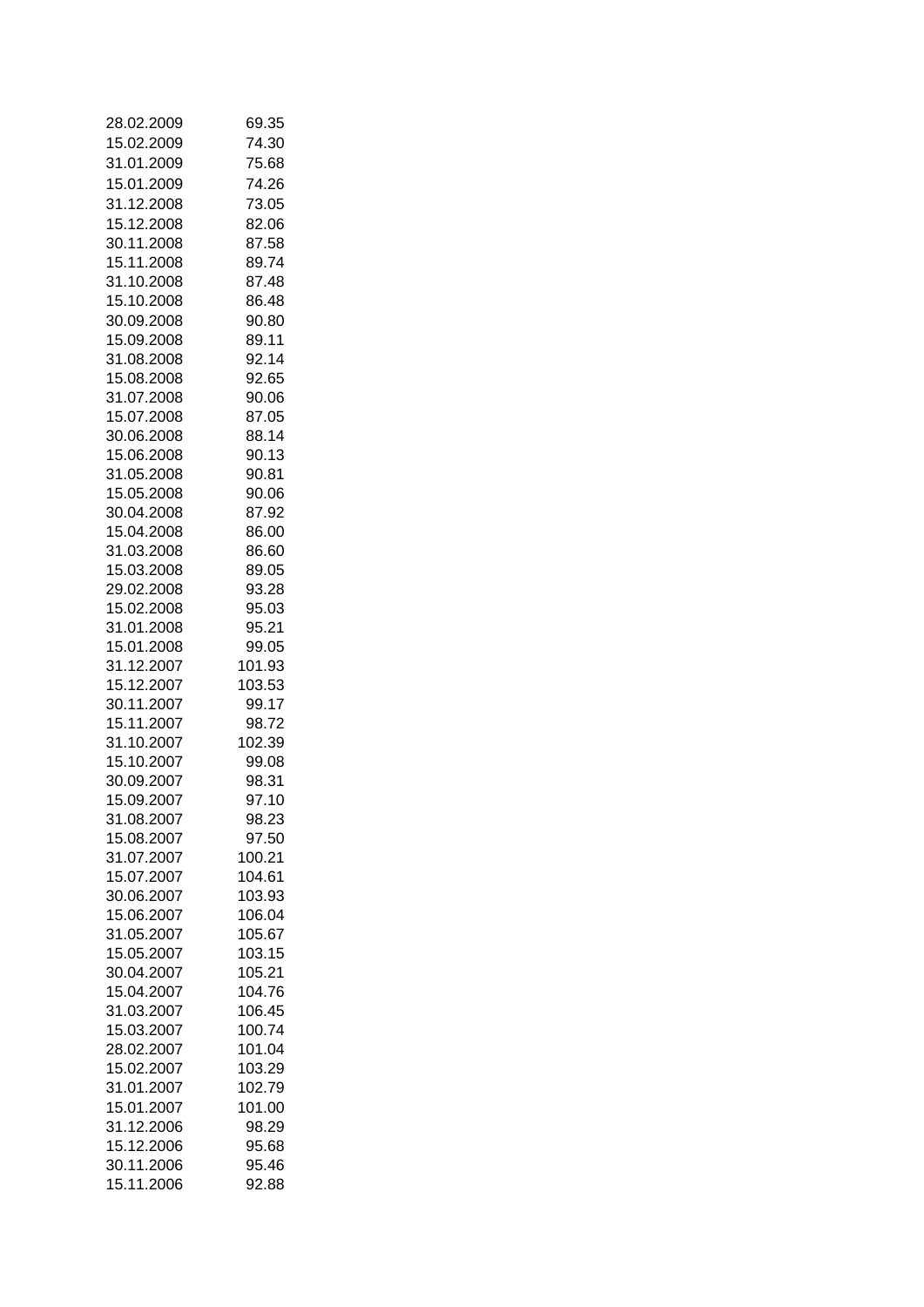| 31.10.2006 | 92.89  |
|------------|--------|
| 15.10.2006 | 94.16  |
| 30.09.2006 | 94.85  |
| 15.09.2006 | 94.17  |
| 31.08.2006 | 89.25  |
| 15.08.2006 | 86.59  |
| 31.07.2006 | 88.41  |
| 15.07.2006 | 86.74  |
| 30.06.2006 | 90.02  |
| 15.06.2006 | 91.99  |
| 31.05.2006 | 94.37  |
| 15.05.2006 | 97.71  |
| 30.04.2006 | 100.30 |
| 15.04.2006 | 94.88  |
| 31.03.2006 | 93.06  |
| 28.02.2006 | 93.61  |
| 31.01.2006 | 88.50  |
| 30.12.2005 | 84.02  |
| 30.11.2005 | 81.88  |
| 31.10.2005 | 81.72  |
| 30.09.2005 | 84.35  |
| 31.08.2005 | 83.85  |
| 29.07.2005 | 85.32  |
| 30.06.2005 | 82.37  |
| 31.05.2005 | 76.26  |
| 29.04.2005 | 79.25  |
| 31.03.2005 | 80.20  |
| 28.02.2005 | 80.15  |
| 31.01.2005 | 81.23  |
| 31.12.2004 | 81.17  |
| 30.11.2004 | 81.27  |
| 29.10.2004 | 80.50  |
| 30.09.2004 | 80.42  |
| 31.08.2004 | 77.24  |
| 30.07.2004 | 76.05  |
| 30.06.2004 | 81.08  |
| 31.05.2004 | 83.12  |
| 30.04.2004 | 84.75  |
| 31.03.2004 | 83.21  |
| 27.02.2004 | 84.51  |
| 30.01.2004 | 84.06  |
| 31.12.2003 | 81.17  |
| 28.11.2003 | 82.30  |
| 31.10.2003 | 82.22  |
| 30.09.2003 | 83.25  |
| 29.08.2003 | 84.41  |
| 31.07.2003 | 83.63  |
| 30.06.2003 | 83.10  |
| 30.05.2003 | 82.41  |
| 30.04.2003 | 78.57  |
| 31.03.2003 | 77.04  |
| 28.02.2003 | 75.88  |
| 31.01.2003 | 78.19  |
| 31.12.2002 | 80.07  |
| 29.11.2002 | 82.16  |
|            |        |
| 31.10.2002 | 80.21  |